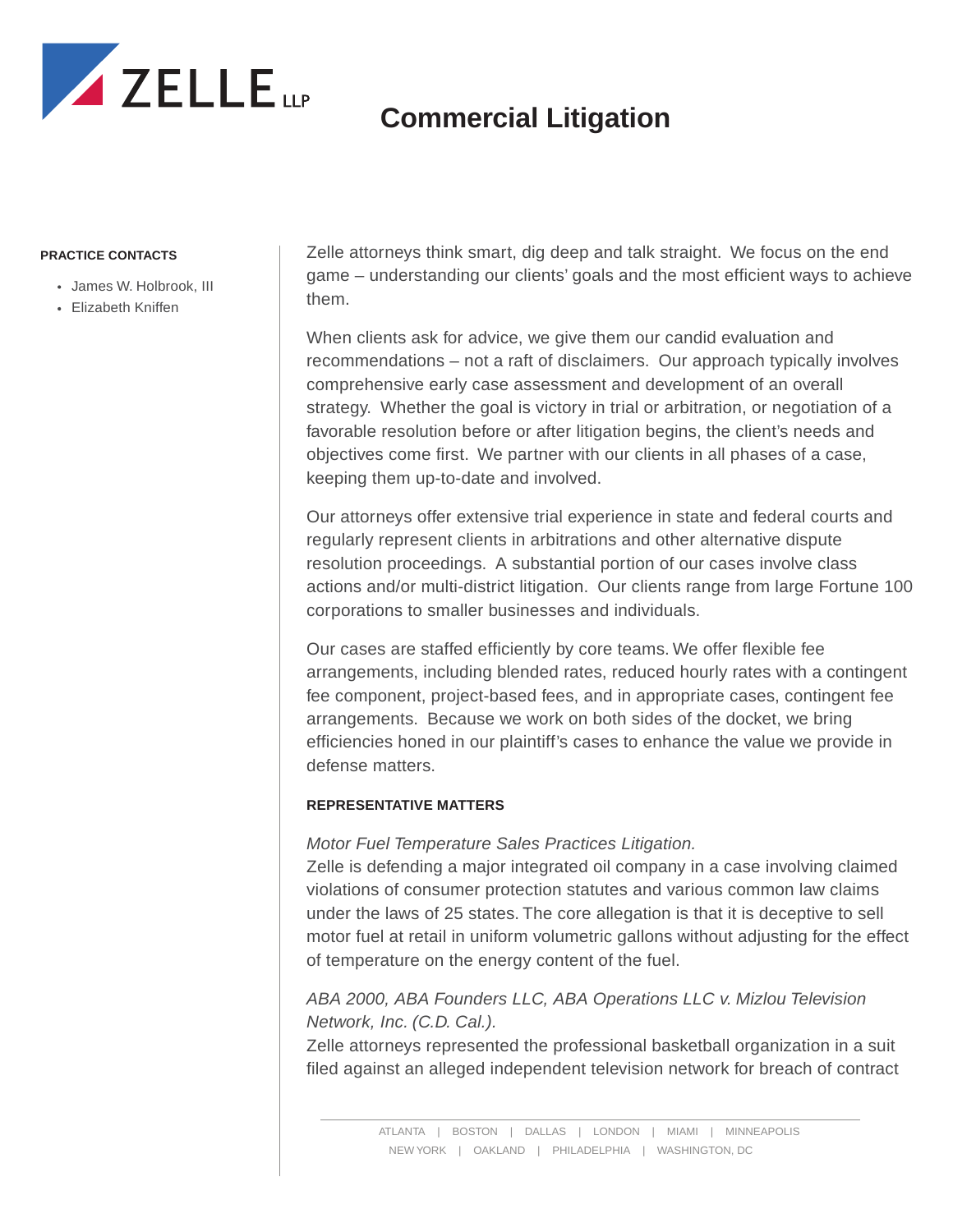

and intentional interference with prospective business relationships. The case included allegations that Mizlou Television Network interfered with the ABA plaintiffs' negotiations for the national television broadcast of their playoff games. This case was settled favorably for our clients.

*Weyerhaeuser Co. v. Thermogas Co., 620 N.W.2d 819 (Iowa).* Zelle attorneys represented Weyerhaeuser Co. in this action for negligence, strict liability, breach of contract and breach of express and implied warranties based upon allegation that a liquid petroleum fuel tank exploded prematurely. Weyerhaeuser asserted that the tank was defective, and that were it not defective, the tank would have withstood a fire at its facility for the three minutes it took the fire fighters to arrive on scene. Over Weyerhaeuser's objection, the trial court permitted the jury to consider Weyerhaeuser's comparative fault, and the jury found Weyerhaeuser 70% at fault for the damages it suffered. On appeal, the Iowa Supreme court reversed, agreeing with Weyerhaeuser that the district court erred in (1) directing a verdict for the tank distributor on Weyerhaeuser's claims of strict liability and breach of implied warranty of merchantability, (2) refusing to instruct the jury that the cause of the fire was legally irrelevant with respect to the negligence of Weyerhaeuser, and (3) refusing to give the jury a res ipsa loquitur instruction on Weyerhaeuser's negligence claim against the tank distributor.

*Business tort, breach of contract, unfair competition action (N.D.Cal., Cal. Super. Ct., San Francisco Cty., Cal. Super. Ct., Contra Costa Cty.).* Zelle attorneys represent a corporate client in a number of cases involving claims for breach of fiduciary duties, fraud, fraudulent concealment, breach of contract, malicious prosecution, interference with prospective economic advantage, unfair competition and conspiracy to breach fiduciary duties. They are also defending the same client against claims by the defendant and other parties, which include allegations of unfair competition, private nuisance, interference with prospective economic advantage and business relations, and wrongful termination of employment.

*Breach of contract, licensing agreement (N.D.Cal.).*

Zelle attorneys represented a Silicon Valley company in a contractual dispute arising out of certain licensing agreements. This case was settled on terms favorable to our client.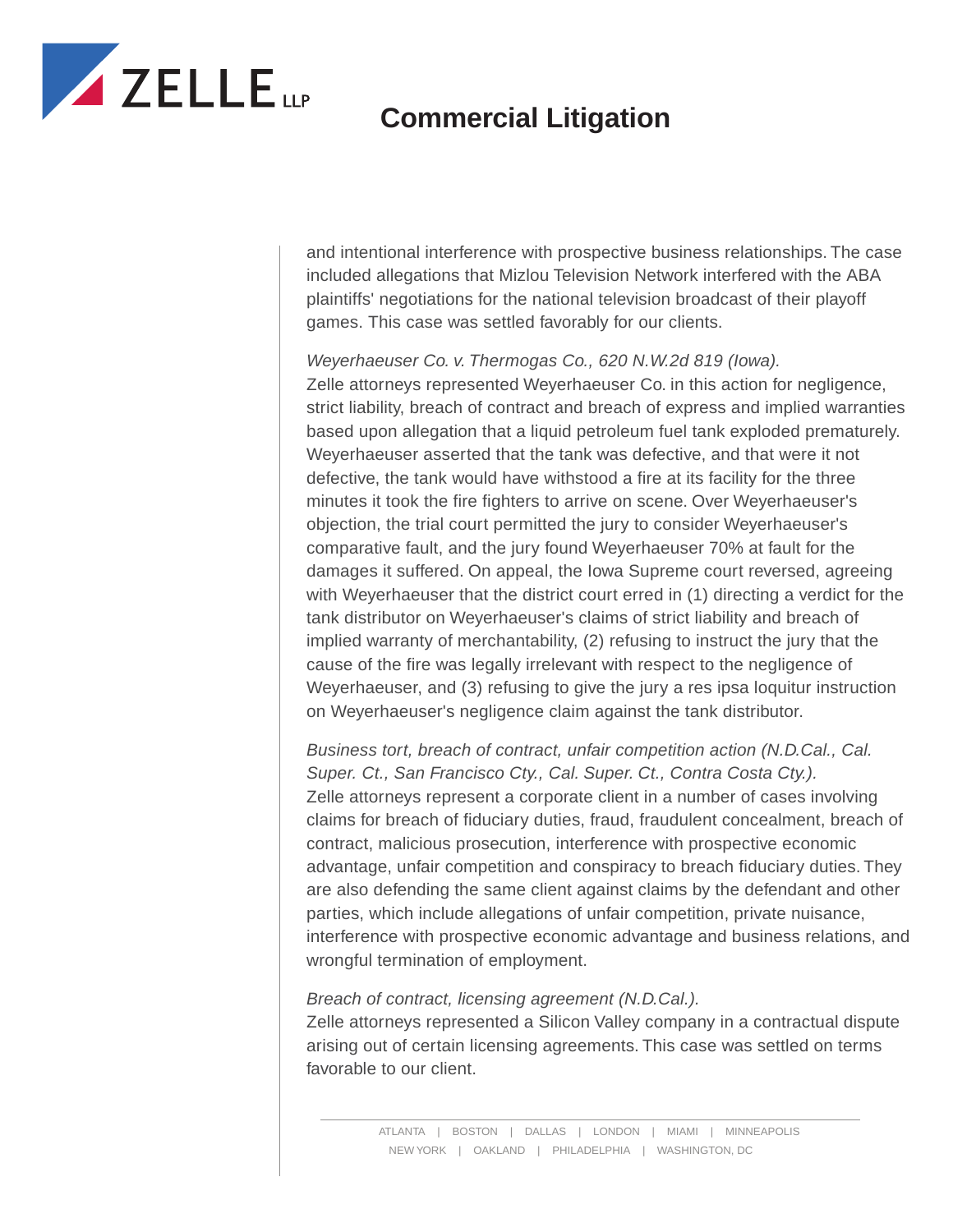

*Business tort and other claims arising out of sale of business (N.D.Cal. and American Arbitration Association, San Francisco, California).* Zelle attorneys represented a party in an arbitration proceeding and in a federal court proceeding involving disputes surrounding the sale of part of a business. The case includes allegations of fraud, negligent misrepresentation, breach of fiduciary duty and securities violations.

#### *Chrysler Corporation v. Iacocca (Mich. Cir. Ct., Oakland Cty.); Iacocca v. Chrysler Corporation (Cal. Super. Ct., Los Angeles Cty.).*

Zelle attorneys represented Chrysler Corporation in disputes concerning Lee Iacocca's alliance with Kirk Kerkorian in alleged corporate control matters, as they related to litigation concerning Mr. Iacocca's Chrysler stock options. Shortly after Zelle attorneys succeeded in obtaining the dismissal of Mr. Iacocca's California action against Chrysler, the matter was settled.

### *Business tort, breach of contract, unfair competition action (Cal. Super. Ct., San Francisco Cty.).*

Zelle attorneys represented a plaintiff food company in a complex action for breach of contract, fraud, negligence and interference with business relations. The plaintiff alleged that various defendants failed to promote its food products as required by certain contractual, fiduciary and other obligations, and that they interfered with ongoing and prospective business relationships of the plaintiff. The matter settled prior to trial.

### *Breach of contract - arbitration action (American Arbitration Association, Dallas, Tex.).*

Zelle attorneys represented a party in a binding arbitration before a single arbitrator of the American Arbitration Association. This arbitration arose out of the sale of the stock of a company by our client and others to another company. The latter company sought to recover a portion of an escrow fund that was created pursuant to the stock purchase agreement.

### *Fiduciary duty claims (U.S. Bankr. E.D.N.Y.).*

Zelle attorneys represented a former chief executive officer and directors of a company in this action against them for, among other claims, breach of fiduciary duty in connection with a leveraged buy-out.